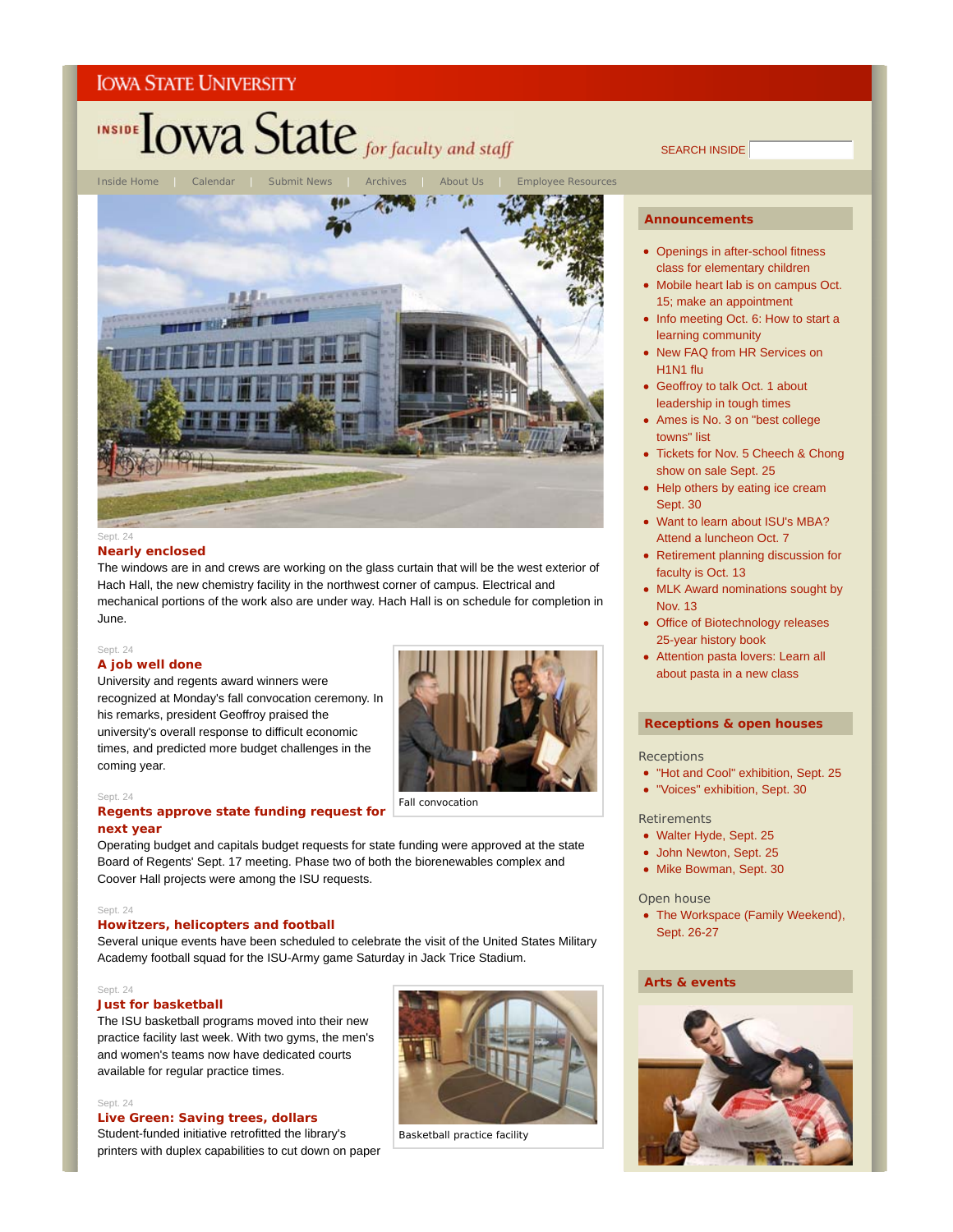#### use.

#### Sept. 24

# **Cyclone Family Weekend fun**

More than 400 families will visit campus for events celebrating Cyclone Family Weekend, beginning Friday.

#### Sept. 24

# **Another transportation option**

CyRide no longer offers airport shuttles during university breaks, but a new company now provides daily service -- with two Ames stops -- to the Des Moines International Airport.

#### Sept. 24

# **Where they're from**

More of ISU's international students are from China than any other country. After Iowa, the next most popular home state for ISU students is Minnesota. A couple of charts show where this fall's record number of students are coming from.

Published by University Relations, inside@iastate.edu, (515) 294-7958, Ames, Iowa 50011. Copyright © 1995-2009, Iowa State University of Science and Technology. All rights reserved.

#### *The Odd Couple*

## ISU Theatre opens with a laugh

Neil Simon's classic, *The Odd Couple*, comes to Fisher Theater for two weekends of comedy.



Michael Franti & Spearhead

#### 'Say Hey'

Michael Franti and Spearhead play Stephens Auditorium Sept. 28. The current hit "Say Hey" is part of the tour promoting their latest album, *All Rebel Rockers*.

# **Honors & awards**

Gerardo Sandoval

# **Around campus**

#### An MFA first: Home nature preserve

ISU's Master of Fine Arts in creative writing and environment program is the nation's first to have its own nature preserve.

#### Eat less, play more

A new Iowa State study found that a family, school and community intervention program helps children live healthier lives.

# **Inside tools**

Print this edition (PDF) RSS | Twitter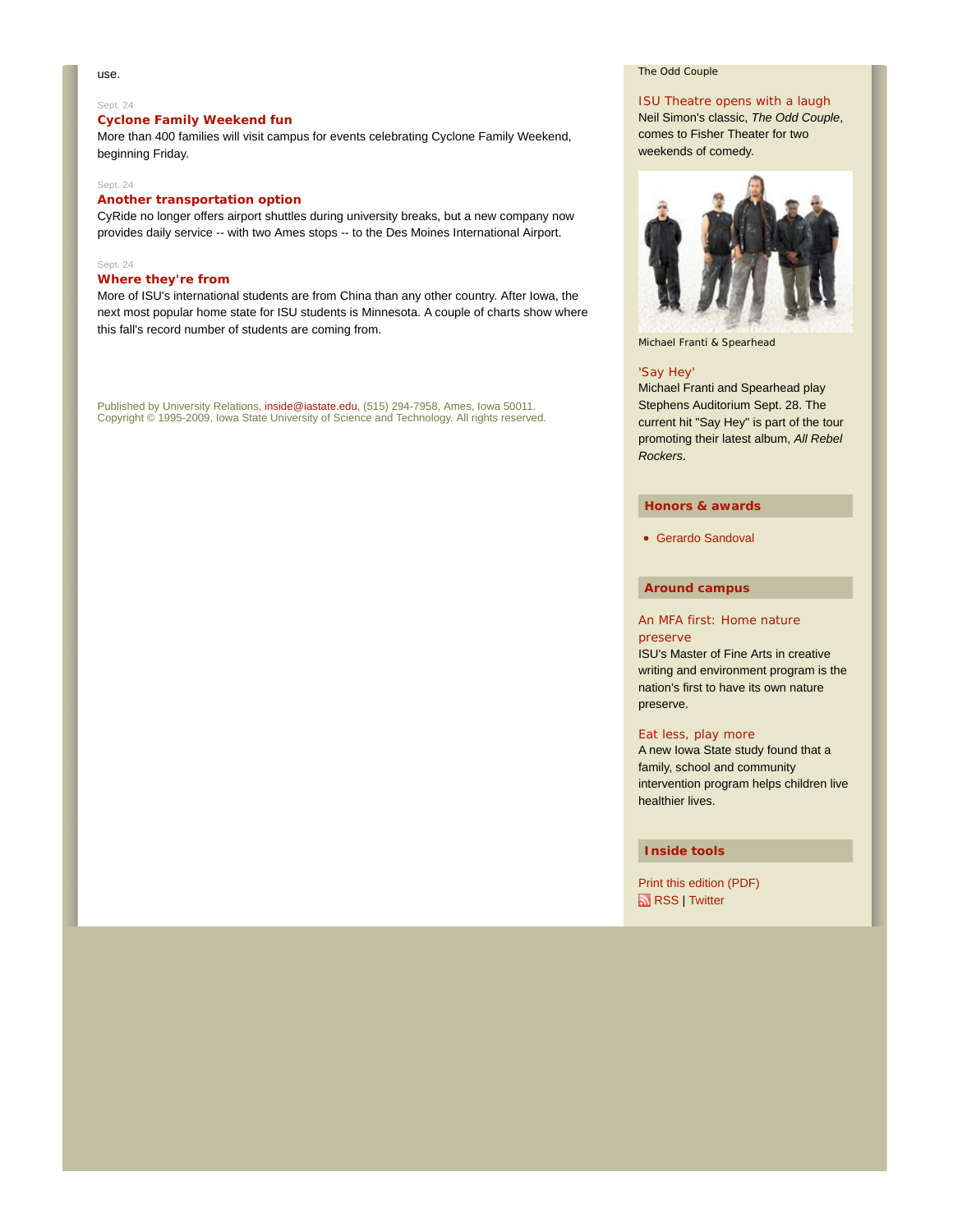

# **Nearly enclosed**

The windows are in and crews are working on the glass curtain that will be the west exterior of Hach Hall, the new chemistry facility in the northwest corner of campus. Electrical and mechanical portions of the project also are under way. Hach Hall is on schedule for completion in June 2010. *Photo by Bob Elbert*.

Published by University Relations, inside@iastate.edu, (515) 294-7958, Ames, Iowa 50011. Copyright © 1995-2009, Iowa State University of Science and Technology. All rights reserved.

#### **Inside headlines**

SEARCH INSIDE

More budget challenges ahead Despite tough budget times, Iowa State made "remarkable progress" in several areas, president Gregory Geoffroy said in recent convocation remarks. The president predicted more budget challenges ahead.

#### Regents OK FY11 request

Operating budget and capitals budget requests for state funding were approved at the state Board of Regents' Sept. 17 meeting. Phase two of the biorenewables complex and Coover Hall projects were among ISU requests.

# Library saves paper, money

Parks Library, with funding from GSB, will soon retrofit its public printers with a tool that allows two-sided printing -- a simple yet effective way to save trees and money.

#### **Announcements**

- Openings in after-school fitness class for elementary children
- Mobile heart lab is on campus Oct. 15; make an appointment
- Info meeting Oct. 6: How to start a learning community
- New FAQ from HR Services on H1N1 flu
- Geoffroy to talk Oct. 1 about leadership in tough times
- Ames is No. 3 on "best college towns" list
- Tickets for Nov. 5 Cheech & Chong show on sale Sept. 25
- Help others by eating ice cream Sept. 30
- Want to learn about ISU's MBA? Attend a luncheon Oct. 7
- Retirement planning discussion for faculty is Oct. 13
- MLK Award nominations sought by Nov. 13
- Office of Biotechnology releases 25-year history book
- Attention pasta lovers: Learn all about pasta in a new class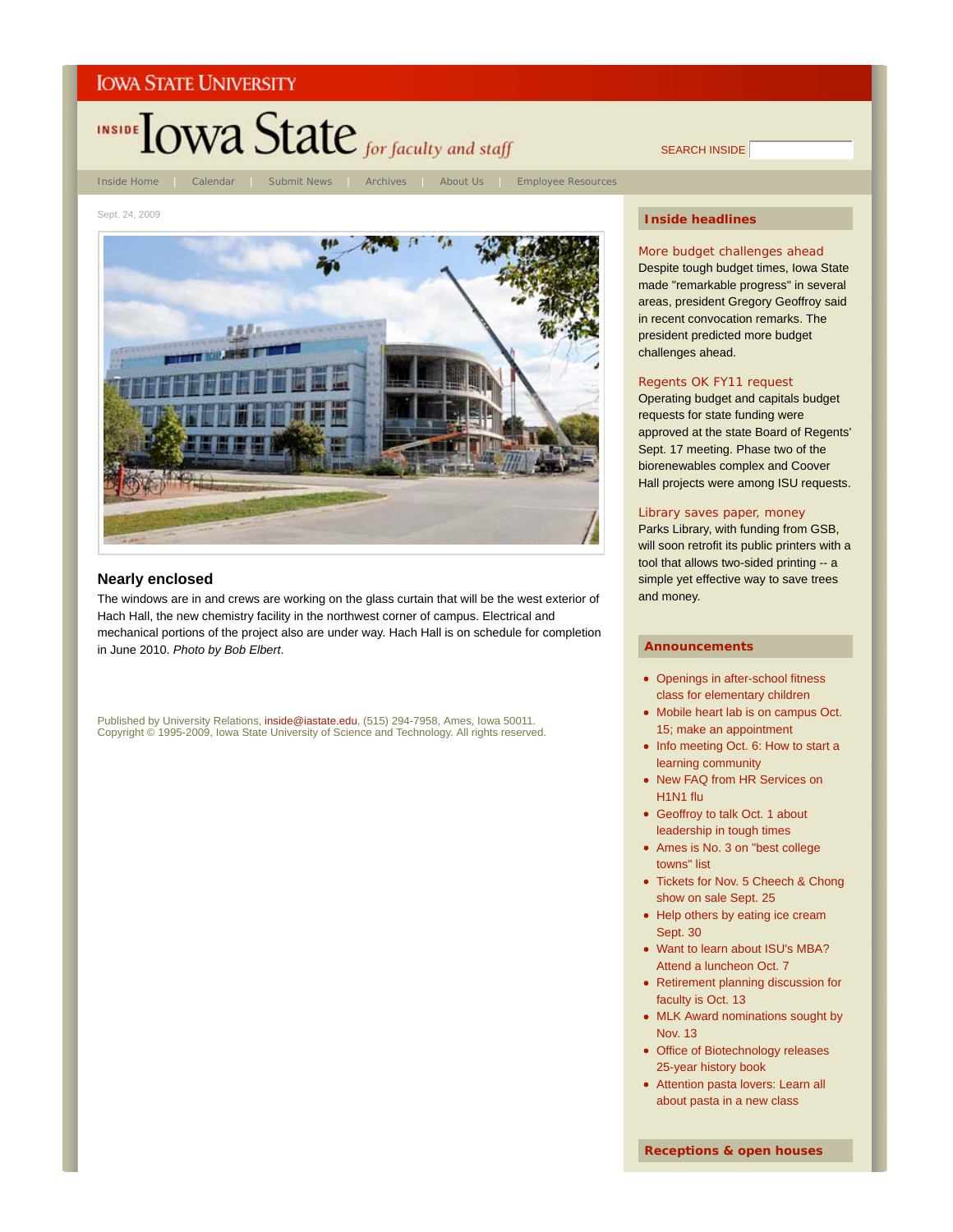

SEARCH INSIDE

Sept. 24, 2009



Materials science and engineering professor Lawrence Genalo (right) is congratulated by president Gregory Geoffroy and provost Elizabeth Hoffman during the fall convocation Sept. 21. Genalo is one of three faculty members awarded the designation of University Professor this year. The recipients of 24 university or regent awards were recognized at the convocation. *Photo by Bob Elbert*.

# **Geoffroy praises budget response, predicts more challenges to come**

by Diana Pounds

The Iowa State community responded well to budget challenges of the past year and notched remarkable progress in key areas, president Gregory Geoffroy said during his Sept. 21 convocation remarks.

But he went on to say that a serious budget shortfall facing the state may require even more belt tightening at Iowa State over the next couple of years.

Geoffroy's remarks prefaced the annual ceremony honoring recipients of university and State Board of Regents awards.

#### **Good progress, attitude**

Despite budget reductions, "we truly made remarkable progress in several key areas," Geoffroy said. That progress included records in enrollment and sponsored funding, a banner year in private fund raising, strong sustainability initiatives, numerous milestones for academic programs and national recognition for student groups.

"I want to thank, once again, the entire university community for making all of these and many other successes possible, and for keeping a positive, optimistic attitude while we continually strive to move ahead in spite of the difficult economic times," Geoffroy said.

See President Geoffroy's fall convocation remarks.

# **Budget outlook**

Looming budget challenges include the "very real possibility of a significant mid-year reversion in our state appropriations" and the possibility of further reductions in next year's (FY11) budget, Geoffroy said.

# **Inside headlines**

More budget challenges ahead Despite tough budget times, Iowa State made "remarkable progress" in several areas, president Gregory Geoffroy said in recent convocation remarks. The president predicted more budget challenges ahead.

#### Regents OK FY11 request

Operating budget and capitals budget requests for state funding were approved at the state Board of Regents' Sept. 17 meeting. Phase two of the biorenewables complex and Coover Hall projects were among ISU requests.

# Library saves paper, money

Parks Library, with funding from GSB, will soon retrofit its public printers with a tool that allows two-sided printing -- a simple yet effective way to save trees and money.

- Openings in after-school fitness class for elementary children
- Mobile heart lab is on campus Oct. 15; make an appointment
- Info meeting Oct. 6: How to start a learning community
- New FAQ from HR Services on H1N1 flu
- Geoffroy to talk Oct. 1 about leadership in tough times
- Ames is No. 3 on "best college towns" list
- Tickets for Nov. 5 Cheech & Chong show on sale Sept. 25
- Help others by eating ice cream Sept. 30
- Want to learn about ISU's MBA? Attend a luncheon Oct. 7
- Retirement planning discussion for faculty is Oct. 13
- MLK Award nominations sought by Nov. 13
- Office of Biotechnology releases 25-year history book
- Attention pasta lovers: Learn all about pasta in a new class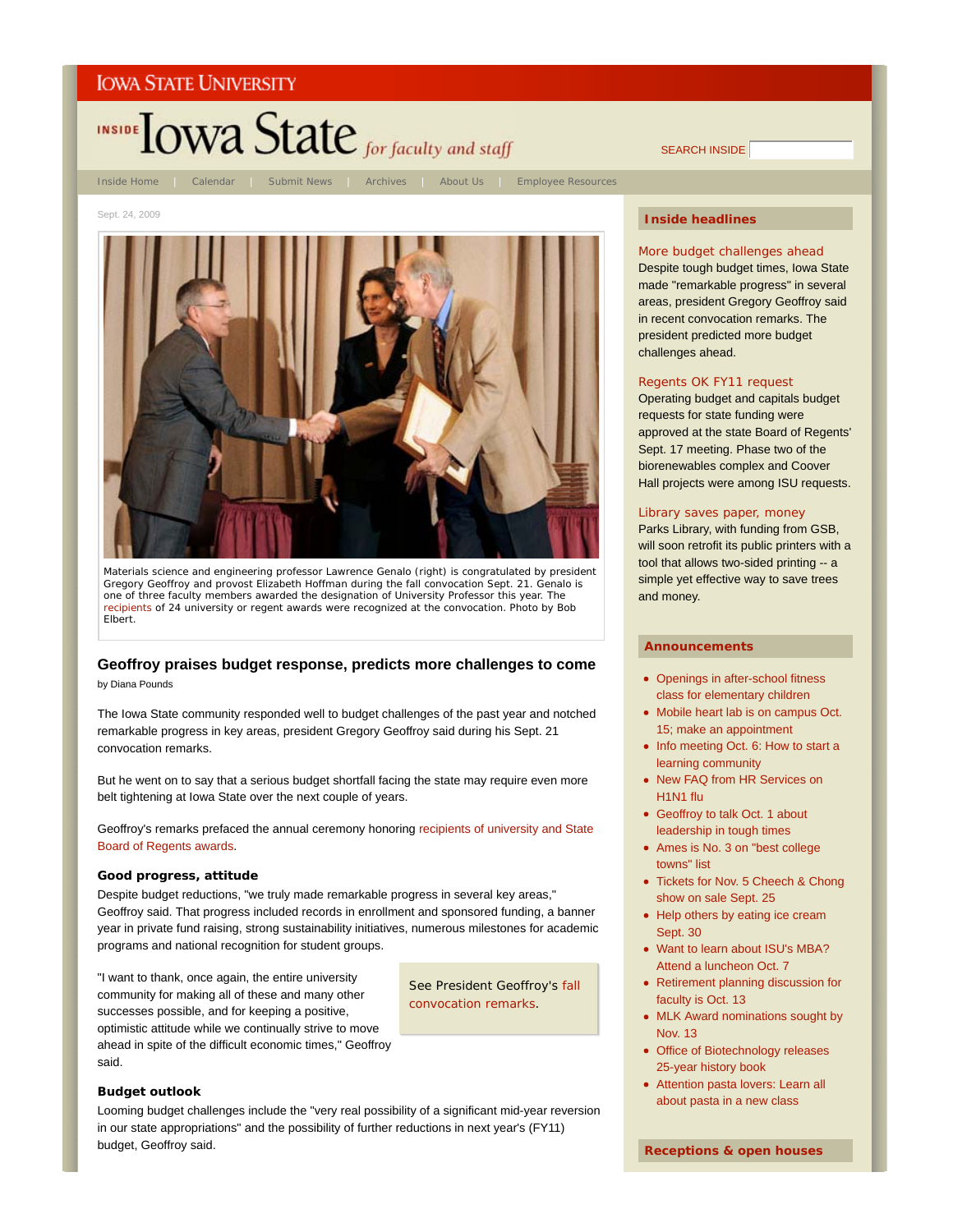"It promises to be a very challenging legislative session," he said, "but I can assure you that we will do our absolute best to convince our elected leaders of the importance of preserving the excellence that we have worked so hard to build and grow here at Iowa State."

# **Higher ed landscape is changing**

Trends in public funding for higher education in Iowa and across the nation make it clear that "the landscape of higher education is changing," Geoffroy said.

"The real challenge for all of us is how to best adjust to those changes and to the new fiscal realities while simultaneously staying true to our mission and still finding ways to fulfill it at the highest levels of excellence and impact.

"We simply have no choice but to decide what it is that we can do best, exactly where we want to be a strong leader, and then focus sharply on *those* areas while letting others go," he said.

#### **Strategic planning**

"It's in times like these that strategic thinking and strategic planning become even more important," Geoffroy added.

Key planning committees have begun work on the next plan, and Geoffroy said there will be many opportunities for input as the plan is developed.

Geoffroy concluded his remarks with a call to faculty and staff to "keep very strong focus on excellence and on having a high impact in everything we do."

"We must not let the economic recession and our own budget challenges cause us to lose focus on being a truly outstanding university."

Published by University Relations, inside@iastate.edu, (515) 294-7958, Ames, Iowa 50011. Copyright © 1995-2009, Iowa State University of Science and Technology. All rights reserved.

#### **Receptions**

- "Hot and Cool" exhibition, Sept. 25
- "Voices" exhibition, Sept. 30

#### **Retirements**

- Walter Hyde, Sept. 25
- John Newton, Sept. 25
- Mike Bowman, Sept. 30

#### Open house

• The Workspace (Family Weekend), Sept. 26-27

# **Arts & events**



*The Odd Couple*

#### ISU Theatre opens with a laugh

Neil Simon's classic, *The Odd Couple*, comes to Fisher Theater for two weekends of comedy.



Michael Franti & Spearhead

#### 'Say Hey'

Michael Franti and Spearhead play Stephens Auditorium Sept. 28. The current hit "Say Hey" is part of the tour promoting their latest album, *All Rebel Rockers*.

## **Honors & awards**

Gerardo Sandoval

### **Around campus**

# An MFA first: Home nature preserve

ISU's Master of Fine Arts in creative writing and environment program is the nation's first to have its own nature preserve.

Eat less, play more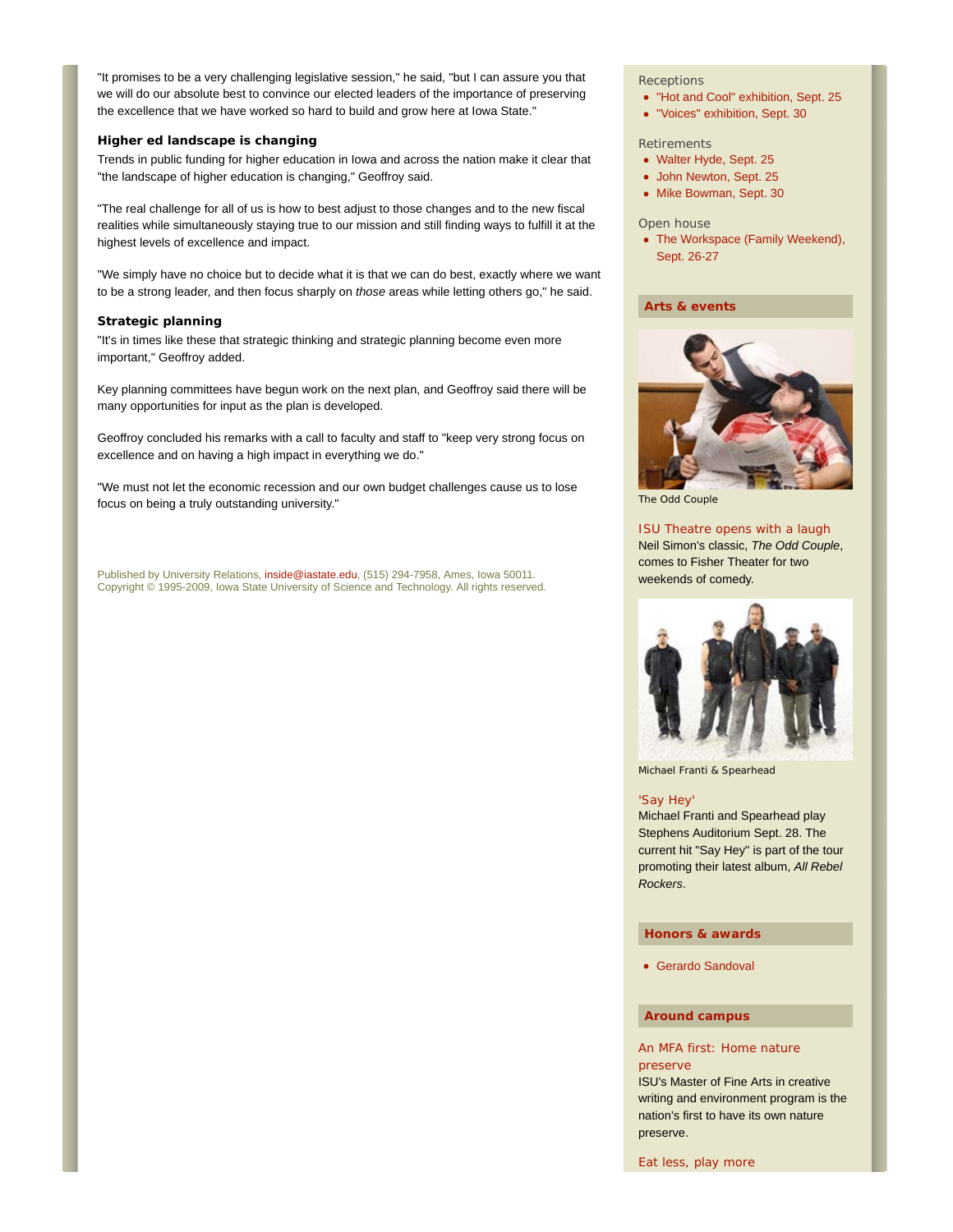# INSIDE TOWA State for faculty and staff

Inside Home | Calendar | Submit News | Archives | About Us | Employee Resources

**Regents coverage** *Inside Iowa State*'s regular coverage of state Board of Regents meetings is available in an online story

archive.

Sept. 24, 2009

# **Regents approve state funding request for next year**

by Anne Krapfl

The state Board of Regents will seek recurring state funds in FY11 to replace federal stimulus dollars being used to patch together budgets this year at the three regent universities. At its Sept. 17 meeting in Council Bluffs, the board approved the operating budget and capitals budget requests it will send to Gov. Chet Culver for his consideration when he develops his state budget proposal this winter.

Iowa State's budget for the current year includes \$31.6 million in one-time federal stimulus funds.

Also in the regents request is state funding for employee salary increases of about 4.7 percent -- or the estimated percentage increase it will cost to honor merit employees' pay raises this year and next in the contract with the American Federation of State, City and Municipal Employees (AFSCME).

# **FY11 capitals budget request**

Two of the top six construction or renovation projects the board will request state funding for in FY11 are on the Iowa State campus. The requests include:

- \$38 million for the second part of the biorenewables complex, two wings that would house classrooms, research labs and offices for the agricultural and biosystems engineering department (currently spread out at four locations). Phase 1, the biorenewables research laboratory, is under construction now.
- \$0.5 million for planning of a Coover Hall remodel (phase 2 of improvements for the electrical and computer engineering department)

Funding plans for both projects include a second state funding request in FY12 and other non-state funding sources.

The capitals request also includes \$48 million for fire, environmental and campus safety needs at the three universities and improvement funds for Iowa Public Radio. Specific allotments to each aren't outlined yet.

In other Iowa State business, the board:

- Received a summary of Iowa State's partnership role in re-establishing the national Community College Policy Center (with the Academy for Educational Development and the Education Commission of the States). The purpose of the center, which is located at AED in Washington, D.C., is to provide research and information to state and federal legislators on proven practices for positioning community colleges to meet local and regional economic development and education needs. Iowa State's member in the center is the department of educational leadership and policy studies, also home to the office of community college research and policy and the Research Institute for Studies in Education. Current faculty will coordinate center activities, which will be funded by grants and contracts.
- Approved a third sale of state academic revenue building bonds to partially finance the construction of Hach Hall, this time for \$26 million. Previous bond sales in February and October 2008 totaled about \$25 million; a final bond sale is anticipated early in 2010 to complete the facility. Nearly \$16 million in private gifts also is helping pay for Hach Hall.

# **Inside headlines**

More budget challenges ahead Despite tough budget times, Iowa State made "remarkable progress" in several areas, president Gregory Geoffroy said in recent convocation remarks. The president predicted more budget challenges ahead.

## Regents OK FY11 request

Operating budget and capitals budget requests for state funding were approved at the state Board of Regents' Sept. 17 meeting. Phase two of the biorenewables complex and Coover Hall projects were among ISU requests.

# Library saves paper, money

Parks Library, with funding from GSB, will soon retrofit its public printers with a tool that allows two-sided printing -- a simple yet effective way to save trees and money.

#### **Announcements**

- Openings in after-school fitness class for elementary children
- Mobile heart lab is on campus Oct. 15; make an appointment
- Info meeting Oct. 6: How to start a learning community
- New FAQ from HR Services on H1N1 flu
- Geoffroy to talk Oct. 1 about leadership in tough times
- Ames is No. 3 on "best college towns" list
- Tickets for Nov. 5 Cheech & Chong show on sale Sept. 25
- Help others by eating ice cream Sept. 30
- Want to learn about ISU's MBA? Attend a luncheon Oct. 7
- Retirement planning discussion for faculty is Oct. 13
- MLK Award nominations sought by Nov. 13
- Office of Biotechnology releases 25-year history book
- Attention pasta lovers: Learn all about pasta in a new class

SEARCH INSIDE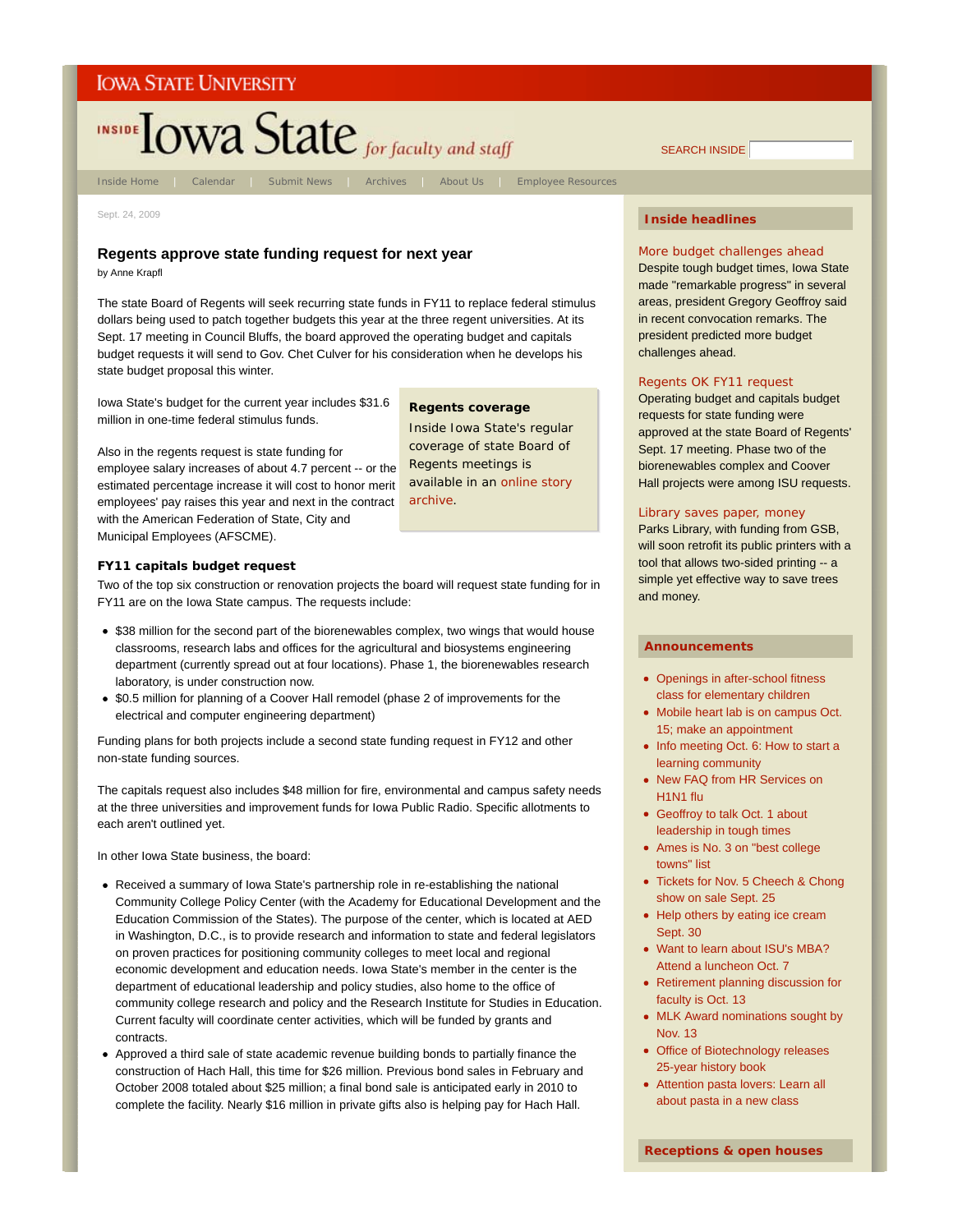

Sept. 24, 2009

# **A touch of "army" surrounds the Iowa State-Army football game**

The athletics department and Cyclone football program will host the team from the United States Military Academy, West Point, N.Y., Sept. 26. Kickoff is set for 6 p.m. at Jack Trice Stadium.

"We are honored to have the Army football team in Ames," said athletics director Jamie Pollard said. "I know our fans will welcome the Army cadets to Ames on this special weekend."

Several unique events have been scheduled to celebrate the visit of the Army squad. They include:

- An interactive display, "Army Strong," will be set up on South 4th Street. A group of 20 soldiers will manage the display area.
- Weather permitting, the Northwest Special Operations Parachute Demonstration Team "SOF Warriors" will jump from a Blackhawk helicopter onto the Jack Trice Stadium field at 4:45 p.m., or 75 minutes before kickoff. Their jump takes approximately five minutes. This same team also will jump into the Ames High School football stadium Friday night. The "SOF Warriors" are volunteer active duty Special Forces, Ranger and Airborne qualified personnel.
- An Iowa Army National Guard group from Fort Dodge will provide two M102 (105 mm) howitzers to be positioned on the stadium's Jacobson Plaza. The artillery will fire in tandem every hour, on the hour, beginning at 11 a.m. The firing of the guns will symbolize the sacrifice American soldiers have made through history. The howitzers will be on display for the remainder of the game. The M102 howitzer is a lightweight towed weapon. It has been replaced in the active Army by a newer howitzer, but still is found in several Army National Guard units.
- The same Army National Guard group from Fort Dodge will set up a COLT (Combat Observation and Lasing Teams) Knight tour on the Jacobson Plaza. Knight is a precision targeting system consisting of a laser designator/rangefinder, thermal imager, digital controls, blended inertial/GPS navigation and targeting, and a self-defense weapon. It's mounted on the HUMVEE, Stryker and more recently, the armored security vehicle.
- Several members of the active military will take part in the pre-game coin toss, including Lt. Gen. Franklin Hagenbeck, superintendent of the USMA at West Point; ISU alumnus and Brig. Gen. Timothy Orr, commander of the Iowa Army National Guard; and Lt. Col. Jay Soupene, chair of ISU military science and a West Point graduate.
- Three Black Hawk helicopters will execute a flyover at the conclusion of the national anthem.
- Weather permitting, one of the helicopters will land in the grass area northeast of the stadium. Ames native, former Cyclone football player and 1st Lt. Aaron Rosheim will pilot the aircraft.
- Between the first and second quarters in the north endzone, a live contracting ceremony will be held, which recognizes ISU students who are starting on the path to becoming Army officers.

### **New hall of famers**

Sept. 25-26 is also is Hall of Fame weekend at Iowa State. New inductees to the ISU Letterwinners Hall of Fame will be honored Saturday at halftime.

Published by University Relations, inside@iastate.edu, (515) 294-7958, Ames, Iowa 50011. Copyright © 1995-2009, Iowa State University of Science and Technology. All rights reserved.

# **Inside headlines**

SEARCH INSIDE

More budget challenges ahead Despite tough budget times, Iowa State made "remarkable progress" in several areas, president Gregory Geoffroy said in recent convocation remarks. The president predicted more budget challenges ahead.

#### Regents OK FY11 request

Operating budget and capitals budget requests for state funding were approved at the state Board of Regents' Sept. 17 meeting. Phase two of the biorenewables complex and Coover Hall projects were among ISU requests.

# Library saves paper, money

Parks Library, with funding from GSB, will soon retrofit its public printers with a tool that allows two-sided printing -- a simple yet effective way to save trees and money.

- Openings in after-school fitness class for elementary children
- Mobile heart lab is on campus Oct. 15; make an appointment
- Info meeting Oct. 6: How to start a learning community
- New FAQ from HR Services on H1N1 flu
- Geoffroy to talk Oct. 1 about leadership in tough times
- Ames is No. 3 on "best college towns" list
- Tickets for Nov. 5 Cheech & Chong show on sale Sept. 25
- Help others by eating ice cream Sept. 30
- Want to learn about ISU's MBA? Attend a luncheon Oct. 7
- Retirement planning discussion for faculty is Oct. 13
- MLK Award nominations sought by Nov. 13
- Office of Biotechnology releases 25-year history book
- Attention pasta lovers: Learn all about pasta in a new class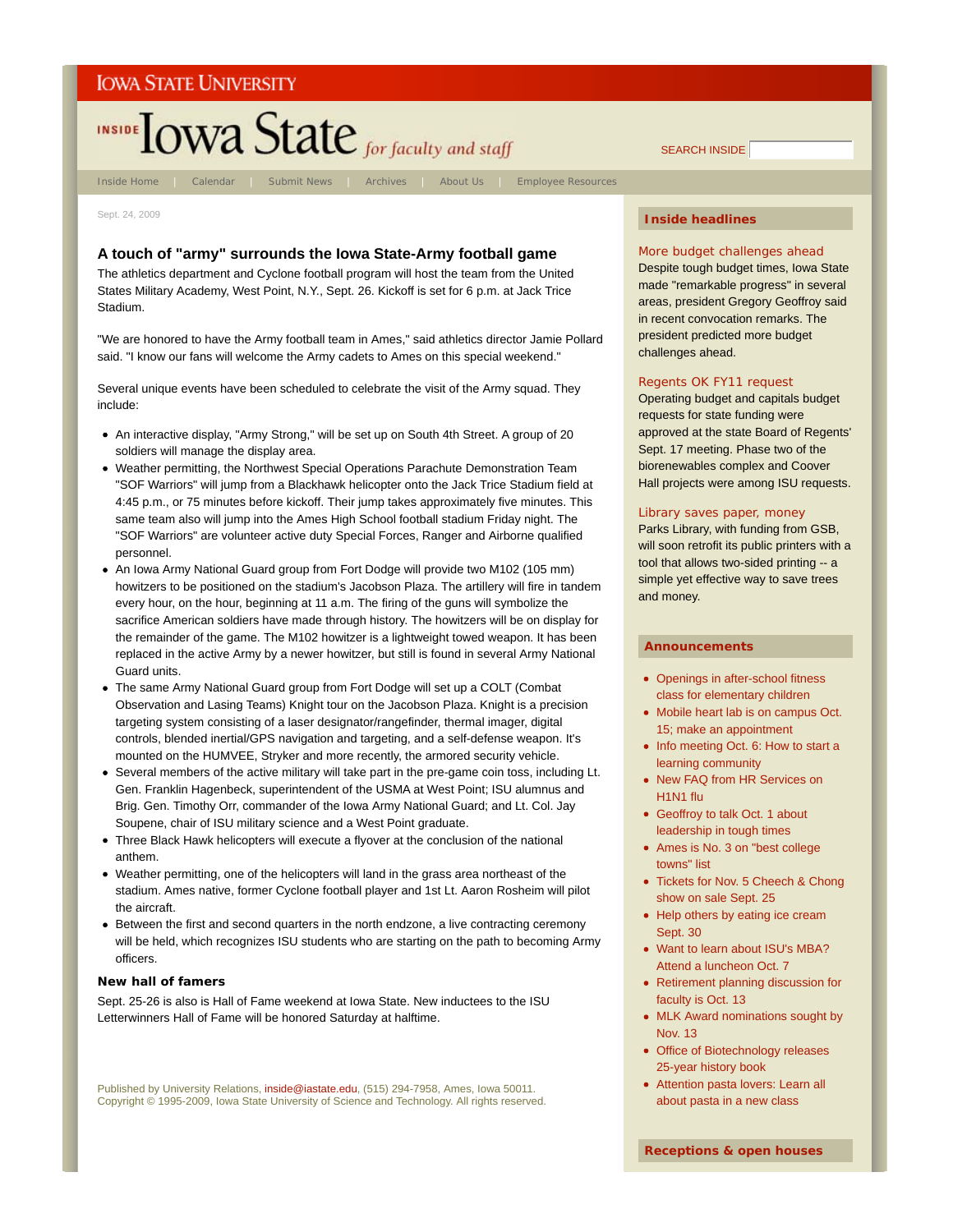

Sept. 24, 2009



# **Just for basketball**

With a basketball-shaped floor design also reflected in the design of the arching entryway (above), it's obvious what the athletics department's newest building holds. The new practice facility opened last week, when the men's and women's basketball programs relocated to their new home.

The 29,000-square-foot facility, located just north of Highway 30 on South Dakota Avenue, cost \$8 million. Among the amenities in the new building are a shared training center, weight room and theater room. Both coaching staffs are housed in offices at the facility, and each program has a regulation playing court, locker room, team lounge and video room. Video decks overlook each court (below), which are accessible to the players and coaches at any time. *Photos by Bob Elbert*.

Find out more about the new basketball practice facility on the athletics web site, including a video tour and photo gallery.

# **Inside headlines**

SEARCH INSIDE

More budget challenges ahead Despite tough budget times, Iowa State made "remarkable progress" in several areas, president Gregory Geoffroy said in recent convocation remarks. The president predicted more budget challenges ahead.

## Regents OK FY11 request

Operating budget and capitals budget requests for state funding were approved at the state Board of Regents' Sept. 17 meeting. Phase two of the biorenewables complex and Coover Hall projects were among ISU requests.

# Library saves paper, money

Parks Library, with funding from GSB, will soon retrofit its public printers with a tool that allows two-sided printing -- a simple yet effective way to save trees and money.

#### **Announcements**

- Openings in after-school fitness class for elementary children
- Mobile heart lab is on campus Oct. 15; make an appointment
- Info meeting Oct. 6: How to start a learning community
- New FAQ from HR Services on H1N1 flu
- Geoffroy to talk Oct. 1 about leadership in tough times
- Ames is No. 3 on "best college towns" list
- Tickets for Nov. 5 Cheech & Chong show on sale Sept. 25
- Help others by eating ice cream Sept. 30
- Want to learn about ISU's MBA? Attend a luncheon Oct. 7
- Retirement planning discussion for faculty is Oct. 13
- MLK Award nominations sought by Nov. 13
- Office of Biotechnology releases 25-year history book
- Attention pasta lovers: Learn all about pasta in a new class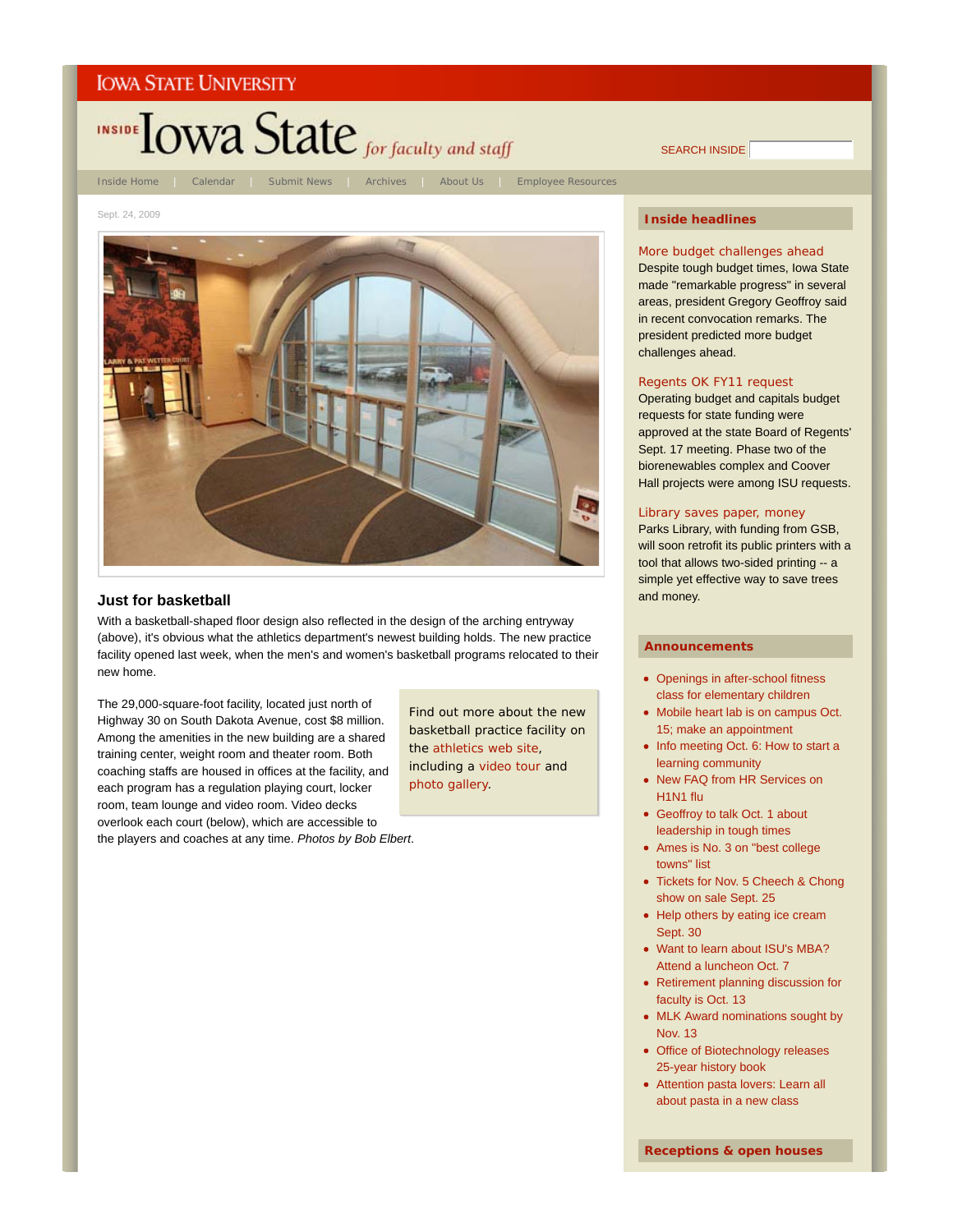

Published by University Relations, inside@iastate.edu, (515) 294-7958, Ames, Iowa 50011. Copyright © 1995-2009, Iowa State University of Science and Technology. All rights reserved.

# **Receptions**

- "Hot and Cool" exhibition, Sept. 25
- "Voices" exhibition, Sept. 30

# **Retirements**

- Walter Hyde, Sept. 25
- John Newton, Sept. 25
- Mike Bowman, Sept. 30

# Open house

• The Workspace (Family Weekend), Sept. 26-27

# **Arts & events**



*The Odd Couple*

# ISU Theatre opens with a laugh

Neil Simon's classic, *The Odd Couple*, comes to Fisher Theater for two weekends of comedy.



Michael Franti & Spearhead

# 'Say Hey'

Michael Franti and Spearhead play Stephens Auditorium Sept. 28. The current hit "Say Hey" is part of the tour promoting their latest album, *All Rebel Rockers*.

# **Honors & awards**

Gerardo Sandoval

# **Around campus**

# An MFA first: Home nature preserve

ISU's Master of Fine Arts in creative writing and environment program is the nation's first to have its own nature preserve.

Eat less, play more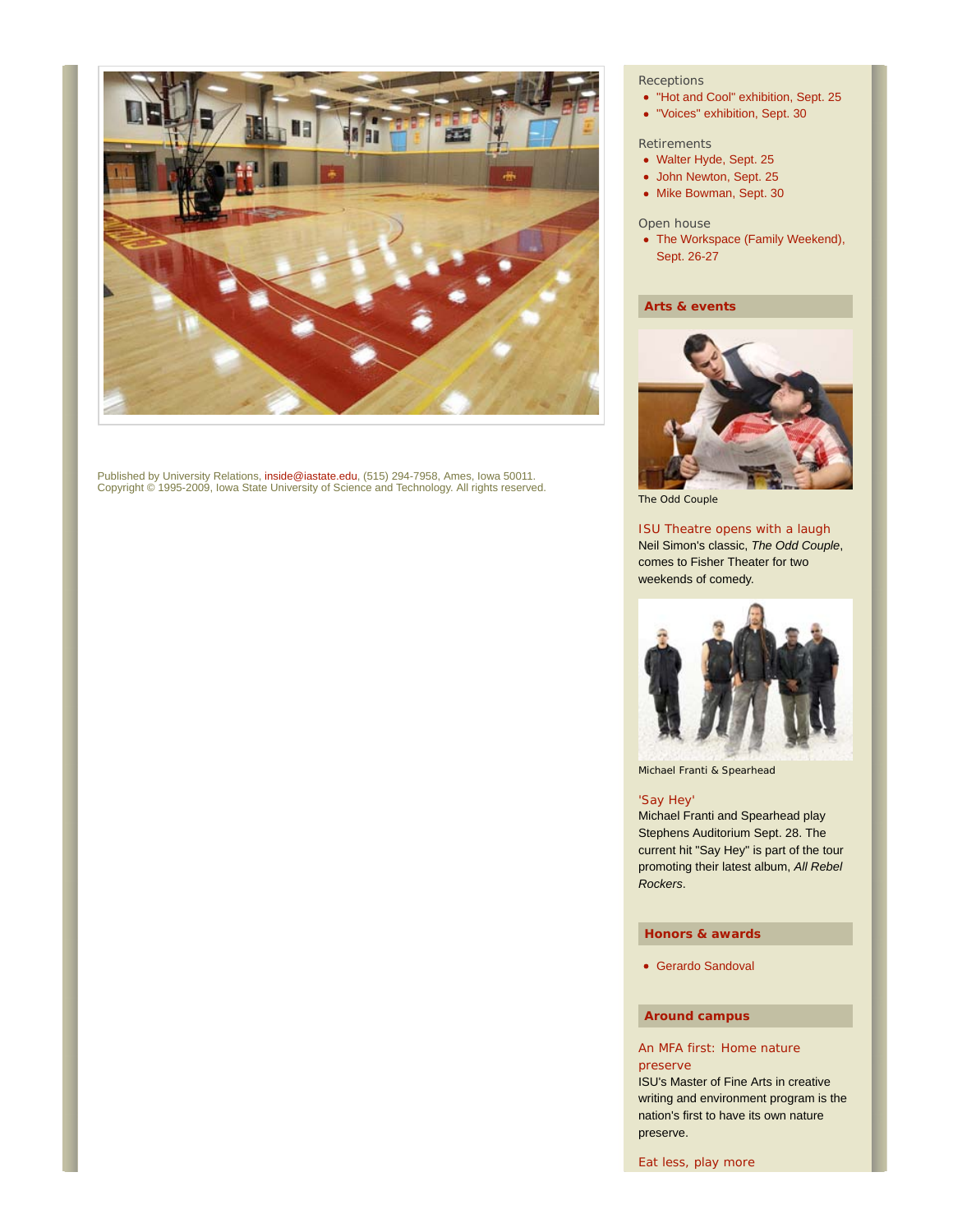

Inside Home | Calendar | Submit News | Archives | About Us | Employee Resources

Sept. 24, 2009

# **Live Green: New printer tool saves some green**

by Paula Van Brocklin

Iowa State students who crank out term papers at Parks Library soon will be saving trees and money every time they push the print button on their computers.

The Government of the Student Body recently provided the library \$3,720 of studentgenerated funds to retrofit the library's 15 public printers with a device that allows for duplex (two-sided) printing. The simple fix will save approximately 20,000 pounds of paper (that's 1,000 reams) annually, and about \$4,000 over the next two years. The printers will be upgraded within the next month.

#### **Teamwork**

The project is a team effort between GSB, the library sustainability task force and the library's information technology department.

"[We were] looking at different ways to be good stewards of our resources, and we knew the public printers were in very good condition but they didn't duplex," said Sarah Passonneau, chair of the library's task force.

#### **Live Green!**

More information about Iowa State's "Live Green!" initiative is online.

And since one of GSB's primary initiatives this

academic year is promoting sustainability among students, the printer project was a good fit.

"GSB has [several] green initiatives this year, and this is only a small part of what we want to do for the student body," said Clayton Severson, GSB director of sustainability. Severson added that the money the library saves will be used to support future green projects, such as energy-efficient windows and lighting.

#### **Simple and easy**

Once the printers are equipped with the new tools, which are approximately 12 by six inches and sit in the printer trays, the default print setting will be duplex. However, students will have the option of printing single-sided, if necessary.

"If the requirements of a class demand single-side printing, they can do that," Passonneau said.

Published by University Relations, inside@iastate.edu, (515) 294-7958, Ames, Iowa 50011. Copyright © 1995-2009, Iowa State University of Science and Technology. All rights reserved.

# **Inside headlines**

SEARCH INSIDE

More budget challenges ahead Despite tough budget times, Iowa State made "remarkable progress" in several areas, president Gregory Geoffroy said in recent convocation remarks. The president predicted more budget challenges ahead.

#### Regents OK FY11 request

Operating budget and capitals budget requests for state funding were approved at the state Board of Regents' Sept. 17 meeting. Phase two of the biorenewables complex and Coover Hall projects were among ISU requests.

# Library saves paper, money

Parks Library, with funding from GSB, will soon retrofit its public printers with a tool that allows two-sided printing -- a simple yet effective way to save trees and money.

#### **Announcements**

- Openings in after-school fitness class for elementary children
- Mobile heart lab is on campus Oct. 15; make an appointment
- Info meeting Oct. 6: How to start a learning community
- New FAQ from HR Services on H1N1 flu
- Geoffroy to talk Oct. 1 about leadership in tough times
- Ames is No. 3 on "best college towns" list
- Tickets for Nov. 5 Cheech & Chong show on sale Sept. 25
- Help others by eating ice cream Sept. 30
- Want to learn about ISU's MBA? Attend a luncheon Oct. 7
- Retirement planning discussion for faculty is Oct. 13
- MLK Award nominations sought by Nov. 13
- Office of Biotechnology releases 25-year history book
- Attention pasta lovers: Learn all about pasta in a new class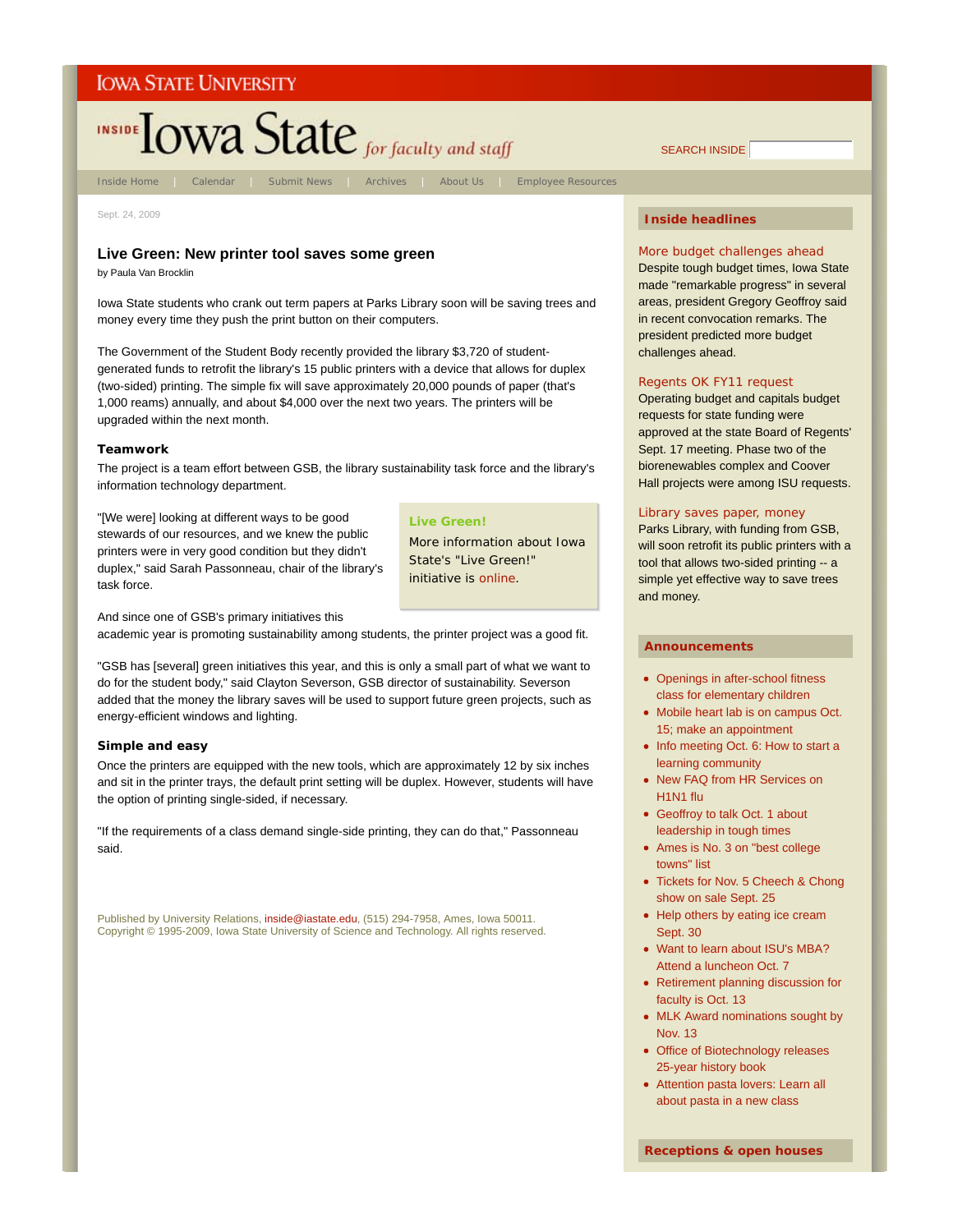# INSIDE **IOWA State** for faculty and staff

Inside Home | Calendar | Submit News | Archives | About Us | Employee Resources

Sept. 24, 2009

# **Cyclone Family Weekend begins Friday**

by Paula Van Brocklin

If campus seems more congested that usual this weekend, it's not your imagination. At least 400 families will visit Iowa State beginning Friday afternoon, Sept. 25, through Sunday, Sept. 27, for Cyclone Family Weekend.

### **No decorating this year**

Due to lack of participation and tight budgets, the officedecorating contest associated with family weekend will not be held this year. But don't throw out your balloons and crepe paper yet. The dean of students office intends to resurrect the contest next year.

A complete list of Cyclone Family Weekend events is online.

#### **Fun for all**

Cyclone Family Weekend will offer an array of entertainment, much of which is open to faculty and staff. Friday events include two performances by mentalist Christopher Carter (7 p.m. and 8:30 p.m., Great Hall, Memorial Union; tickets are \$5), free crafts (7-9 p.m., Workspace, MU) and a concert featuring Barely Blind with Lancelot and The Promise Hero (9 p.m., Maintenance Shop, MU; tickets are \$5-\$6 in advance, \$7-\$8 day of the show).

Family weekend offers fun for kids as well. The Student Union Board is offering free showings of the animated film, *Up*, beginning Thursday, Sept. 24, through Saturday, Sept. 26. Show times are 7 p.m. and 10 p.m. in the Pioneer Room, MU.

Saturday's focus is athletics. The Cyclones take on Kansas State in volleyball (2 p.m., Hilton Coliseum; tickets are \$4-\$5). And, Army comes to town Saturday evening to battle the Cyclones in football (6 p.m., Jack Trice Stadium; tickets are \$10-\$40).

The fun continues on Sunday with the Collage of Choirs, featuring the Iowa State Singers, Cantamus, Iowa Statesmen and Lyrica (3 p.m., Stephens Auditorium; tickets are \$5-\$10). On Sunday evening, SUB presents a murder mystery dinner theater in the M-Shop, "Murder High Class Reunion of 1989" (6 p.m., tickets are \$15-\$20).

Published by University Relations, inside@iastate.edu, (515) 294-7958, Ames, Iowa 50011. Copyright © 1995-2009, Iowa State University of Science and Technology. All rights reserved.

# **Inside headlines**

SEARCH INSIDE

More budget challenges ahead Despite tough budget times, Iowa State made "remarkable progress" in several areas, president Gregory Geoffroy said in recent convocation remarks. The president predicted more budget challenges ahead.

#### Regents OK FY11 request

Operating budget and capitals budget requests for state funding were approved at the state Board of Regents' Sept. 17 meeting. Phase two of the biorenewables complex and Coover Hall projects were among ISU requests.

# Library saves paper, money

Parks Library, with funding from GSB, will soon retrofit its public printers with a tool that allows two-sided printing -- a simple yet effective way to save trees and money.

#### **Announcements**

- Openings in after-school fitness class for elementary children
- Mobile heart lab is on campus Oct. 15; make an appointment
- Info meeting Oct. 6: How to start a learning community
- New FAQ from HR Services on H1N1 flu
- Geoffroy to talk Oct. 1 about leadership in tough times
- Ames is No. 3 on "best college towns" list
- Tickets for Nov. 5 Cheech & Chong show on sale Sept. 25
- Help others by eating ice cream Sept. 30
- Want to learn about ISU's MBA? Attend a luncheon Oct. 7
- Retirement planning discussion for faculty is Oct. 13
- MLK Award nominations sought by Nov. 13
- Office of Biotechnology releases 25-year history book
- Attention pasta lovers: Learn all about pasta in a new class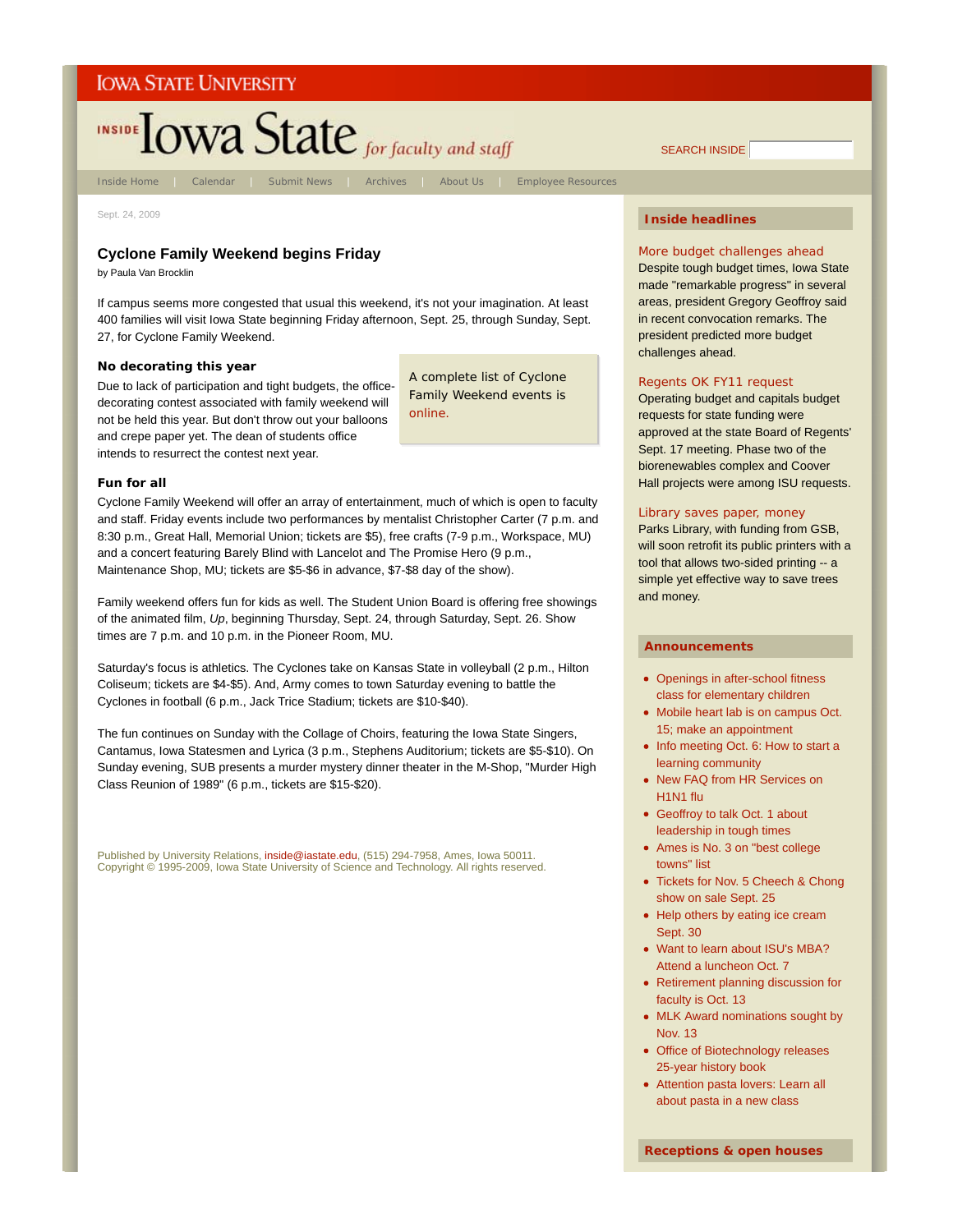

Sept. 24, 2009

# **Another transportation option**

by Erin Rosacker

With parking rates that range from \$4 to \$22 per day at the Des Moines International Airport, finding an alternative to driving yourself there could prove financially beneficial.

If you don't have a friend or family member willing to make the roughly 120-mile round trip, your options are hiring a taxi or limousine, or using the recently established Iowa branch of the Minnesota-based Executive Express shuttle service. CyRide used to organize shuttle service to and from the airport during some university breaks, but dropped that service in August.

#### **Adding it up**

Area limousine services cost an estimated \$125 to \$285 for a single trip to the airport. Ames Taxi charges \$80 per person for the trip, and \$10 for each additional rider.

Executive Express has nine daily scheduled stops in Ames -- at both ISU's Memorial Union and the Holiday Inn Express and Suites on 13th Street, near Interstate 35 -- and offers the service from 20 other central Iowa towns. A one-way trip from campus costs \$26, with discounts for additional passengers. Round-trip reservations start at \$48. Executive Express also offers home pick-up and drop-off rates, which range from \$10 to \$25 extra per trip; and the company arranges private charters.

Executive Express' scheduled pick-up times at the MU start as early as 4 a.m. and occur regularly through 9:30 p.m. Rates are available online, and reservations can be made either online or by calling (888) 522-9899.

Published by University Relations, inside@iastate.edu, (515) 294-7958, Ames, Iowa 50011. Copyright © 1995-2009, Iowa State University of Science and Technology. All rights reserved.

# **Inside headlines**

SEARCH INSIDE

More budget challenges ahead Despite tough budget times, Iowa State made "remarkable progress" in several areas, president Gregory Geoffroy said in recent convocation remarks. The president predicted more budget challenges ahead.

#### Regents OK FY11 request

Operating budget and capitals budget requests for state funding were approved at the state Board of Regents' Sept. 17 meeting. Phase two of the biorenewables complex and Coover Hall projects were among ISU requests.

# Library saves paper, money

Parks Library, with funding from GSB, will soon retrofit its public printers with a tool that allows two-sided printing -- a simple yet effective way to save trees and money.

#### **Announcements**

- Openings in after-school fitness class for elementary children
- Mobile heart lab is on campus Oct. 15; make an appointment
- Info meeting Oct. 6: How to start a learning community
- New FAQ from HR Services on H1N1 flu
- Geoffroy to talk Oct. 1 about leadership in tough times
- Ames is No. 3 on "best college towns" list
- Tickets for Nov. 5 Cheech & Chong show on sale Sept. 25
- Help others by eating ice cream Sept. 30
- Want to learn about ISU's MBA? Attend a luncheon Oct. 7
- Retirement planning discussion for faculty is Oct. 13
- MLK Award nominations sought by Nov. 13
- Office of Biotechnology releases 25-year history book
- Attention pasta lovers: Learn all about pasta in a new class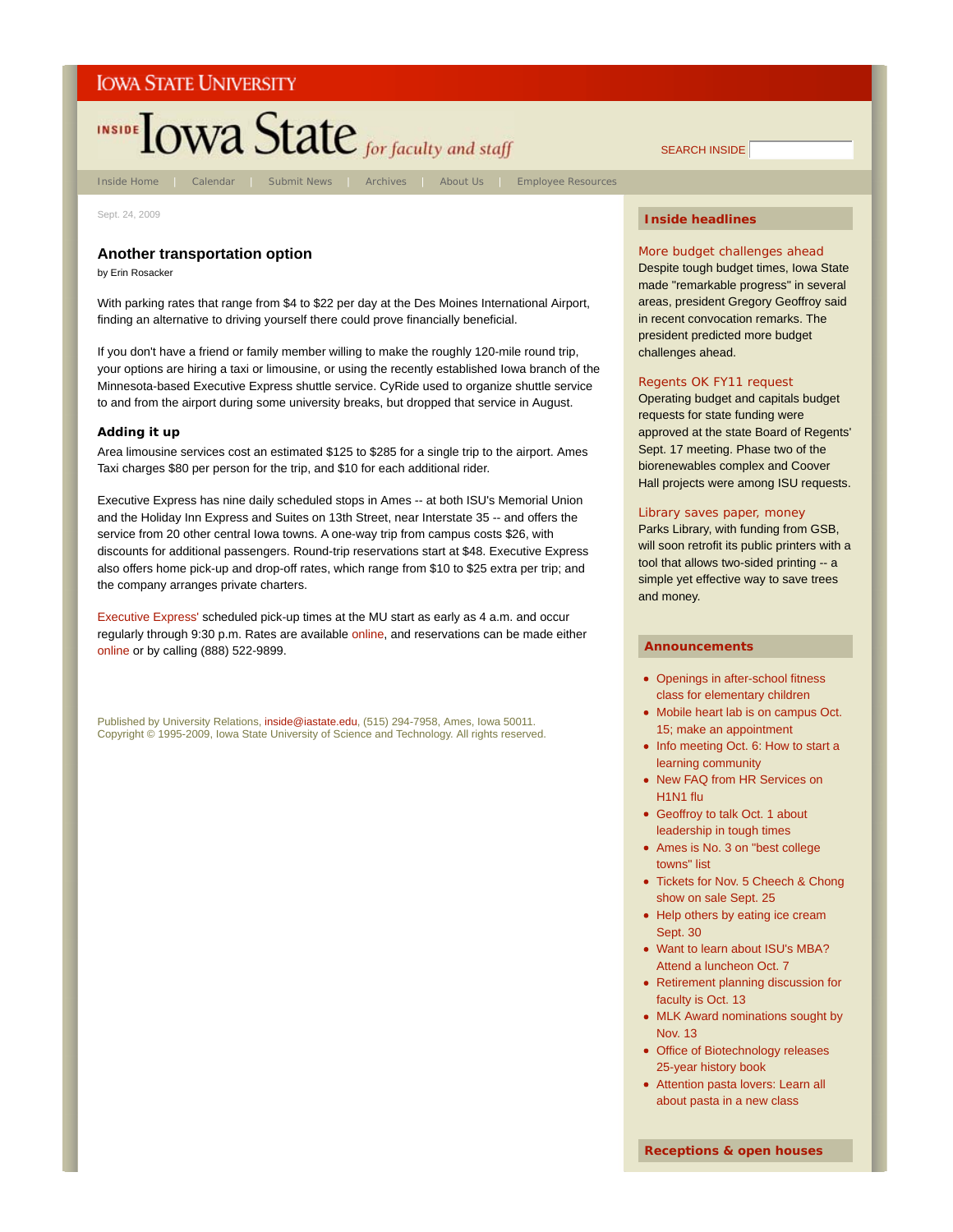

Sept. 24, 2009

# **Where our students come from**

Following is the breakdown, by country and state, of Iowa State's record fall enrollment of 27,945.

| <b>NUMBER OF STUDENTS BY COUNTRY OF ORIGIN (Fall 2009)</b> |           |              |          |        |  |  |
|------------------------------------------------------------|-----------|--------------|----------|--------|--|--|
| Country                                                    | Undergrad | Professional | Graduate | Total  |  |  |
| U.S.                                                       | 21.067    | 560          | 3,301    | 24,928 |  |  |
| China                                                      | 876       |              | 664      | 1,540  |  |  |
| India                                                      | 54        | 1            | 303      | 358    |  |  |
| South Korea                                                | 111       |              | 104      | 215    |  |  |
| Malaysia                                                   | 104       |              | 24       | 128    |  |  |
| Taiwan                                                     | 24        |              | 56       | 80     |  |  |
| Mexico                                                     | 20        | 1            | 20       | 41     |  |  |
| Turkey                                                     | 6         |              | 30       | 36     |  |  |
| Other                                                      | 259       | 2            | 358      | 619    |  |  |
| Total                                                      | 22,521    | 564          | 4,860    | 27.945 |  |  |

# **NUMBER OF STUDENTS BY STATE OF RESIDENCE (Fall 2009)\***

| <b>State</b>                            | <b>Undergrad</b> | Professional | Graduate | Total  |  |  |
|-----------------------------------------|------------------|--------------|----------|--------|--|--|
| lowa                                    | 16,164           | 267          | 2,072    | 18,503 |  |  |
| Minnesota                               | 1.772            | 24           | 152      | 1,948  |  |  |
| <b>Illinois</b>                         | 1,459            | 15           | 140      | 1,614  |  |  |
| Nebraska                                | 306              | 97           | 51       | 454    |  |  |
| Wisconsin                               | 287              | 3            | 103      | 393    |  |  |
| Missouri                                | 156              | 1            | 63       | 220    |  |  |
| California                              | 82               | 13           | 64       | 159    |  |  |
| Texas                                   | 113              | 2            | 35       | 150    |  |  |
| Other states                            | 728              | 138          | 621      | 1.487  |  |  |
| Total                                   | 21,067           | 560          | 3.301    | 24.928 |  |  |
| *Doesn't include international students |                  |              |          |        |  |  |

Source: Office of Institutional Research

Published by University Relations, inside@iastate.edu, (515) 294-7958, Ames, Iowa 50011. Copyright © 1995-2009, Iowa State University of Science and Technology. All rights reserved.

# **Inside headlines**

SEARCH INSIDE

More budget challenges ahead Despite tough budget times, Iowa State made "remarkable progress" in several areas, president Gregory Geoffroy said in recent convocation remarks. The president predicted more budget challenges ahead.

#### Regents OK FY11 request

Operating budget and capitals budget requests for state funding were approved at the state Board of Regents' Sept. 17 meeting. Phase two of the biorenewables complex and Coover Hall projects were among ISU requests.

# Library saves paper, money

Parks Library, with funding from GSB, will soon retrofit its public printers with a tool that allows two-sided printing -- a simple yet effective way to save trees and money.

- Openings in after-school fitness class for elementary children
- Mobile heart lab is on campus Oct. 15; make an appointment
- Info meeting Oct. 6: How to start a learning community
- New FAQ from HR Services on H1N1 flu
- Geoffroy to talk Oct. 1 about leadership in tough times
- Ames is No. 3 on "best college towns" list
- Tickets for Nov. 5 Cheech & Chong show on sale Sept. 25
- Help others by eating ice cream Sept. 30
- Want to learn about ISU's MBA? Attend a luncheon Oct. 7
- Retirement planning discussion for faculty is Oct. 13
- MLK Award nominations sought by Nov. 13
- Office of Biotechnology releases 25-year history book
- Attention pasta lovers: Learn all about pasta in a new class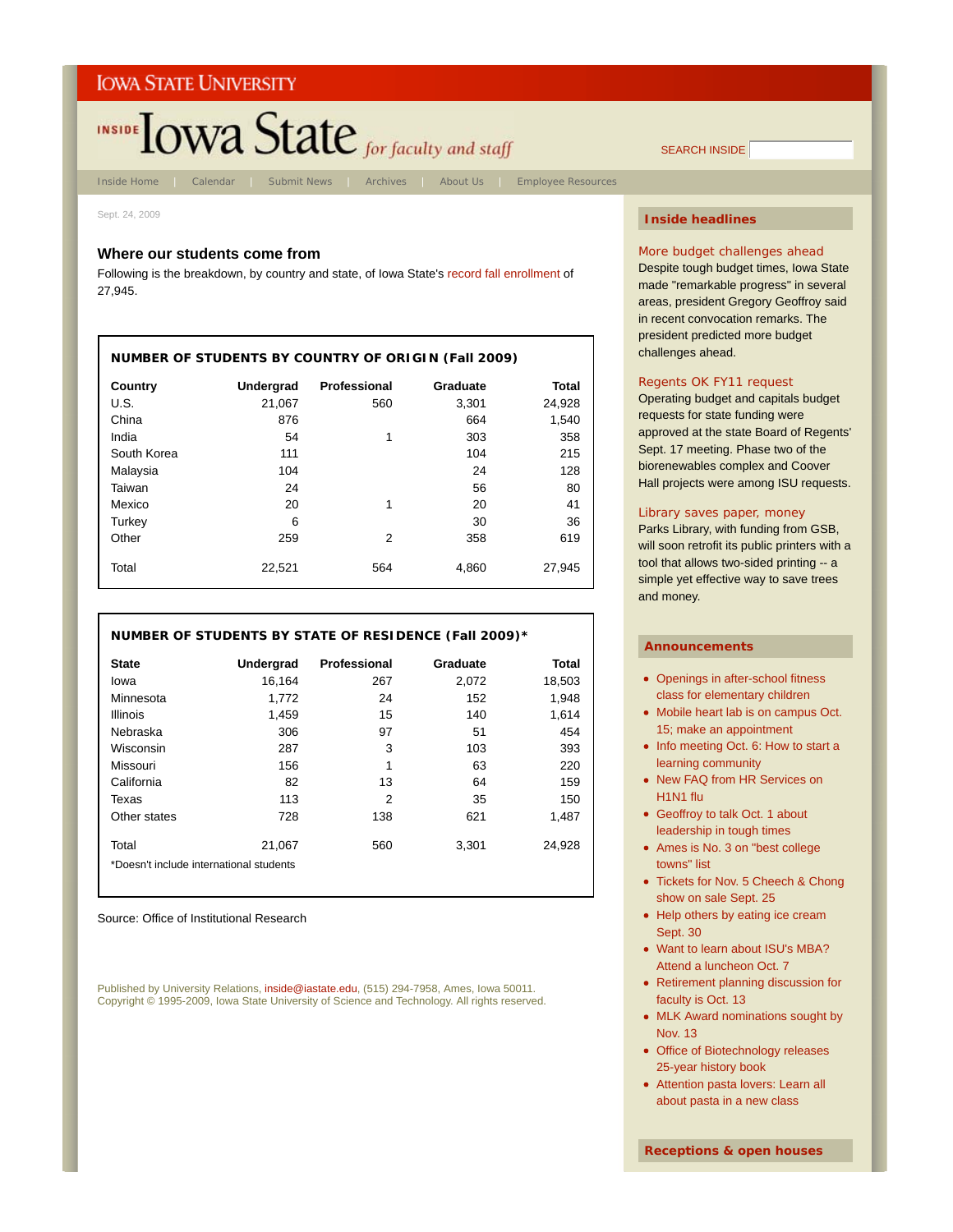

SEARCH INSIDE

Sept. 24, 2009



Felix (junior Caleb Woodley, standing) and Oscar (senior John Flotho) bring their bickering to the stage in ISU Theatre's production of *The Odd Couple* Sept. 25-27 and Oct. 2-4. *Photo by Patrick Gouran*.

# **ISU Theatre brings a laugh to Fisher**

by Erin Rosacker

Oscar and Felix come to life at Fisher Theater Sept. 25-27 and Oct. 2-4 in *The Odd Couple*, ISU Theatre's first production of the season. The department kicked off its 2009-10 schedule last month with a presentation of *The History Boys*, featuring the Des Moines-based Stage West theater company.

*The Odd Couple* pits polar opposites Oscar Madison (senior John Flotho) and Felix Ungar (junior Caleb Woodley) as reluctant roommates. Jane Cox, the play's director and department chair, said there was a reason ISU Theatre picked this Neil Simon classic to open the season lineup.

"We wanted to start our 2009-10 season with a comedy since there are a lot of real problems in many persons' lives, and a few hours spent laughing would be of some help," Cox said.

True to its original Broadway script, the three-act play is set in 1960s New York City. Oscar, a divorced and slovenly sportswriter, invites newswriter and poker-buddy Felix to move in after his wife kicks him out of the house. Felix, an uptight neat-freak, throws himself into cooking and cleaning and in just a couple weeks, both men fall into bickering like a stereotypical married couple.

As the two characters navigate their living situation, their relationship and a double-date with the upstairs neighbors, their impact on each other is clear by the time the final curtain falls.

Friday and Saturday performances of *The Odd Couple* begin at 7:30 p.m., Sunday matinees are at 2 p.m. Tickets cost \$15 for adults, \$13 for seniors or \$8 for students, and are available at the Stephens box office or through Ticketmaster. Tickets also can be purchased at Fisher

# **Inside headlines**

More budget challenges ahead Despite tough budget times, Iowa State made "remarkable progress" in several areas, president Gregory Geoffroy said in recent convocation remarks. The president predicted more budget challenges ahead.

#### Regents OK FY11 request

Operating budget and capitals budget requests for state funding were approved at the state Board of Regents' Sept. 17 meeting. Phase two of the biorenewables complex and Coover Hall projects were among ISU requests.

# Library saves paper, money

Parks Library, with funding from GSB, will soon retrofit its public printers with a tool that allows two-sided printing -- a simple yet effective way to save trees and money.

- Openings in after-school fitness class for elementary children
- Mobile heart lab is on campus Oct. 15; make an appointment
- Info meeting Oct. 6: How to start a learning community
- New FAQ from HR Services on H1N1 flu
- Geoffroy to talk Oct. 1 about leadership in tough times
- Ames is No. 3 on "best college towns" list
- Tickets for Nov. 5 Cheech & Chong show on sale Sept. 25
- Help others by eating ice cream Sept. 30
- Want to learn about ISU's MBA? Attend a luncheon Oct. 7
- Retirement planning discussion for faculty is Oct. 13
- MLK Award nominations sought by Nov. 13
- Office of Biotechnology releases 25-year history book
- Attention pasta lovers: Learn all about pasta in a new class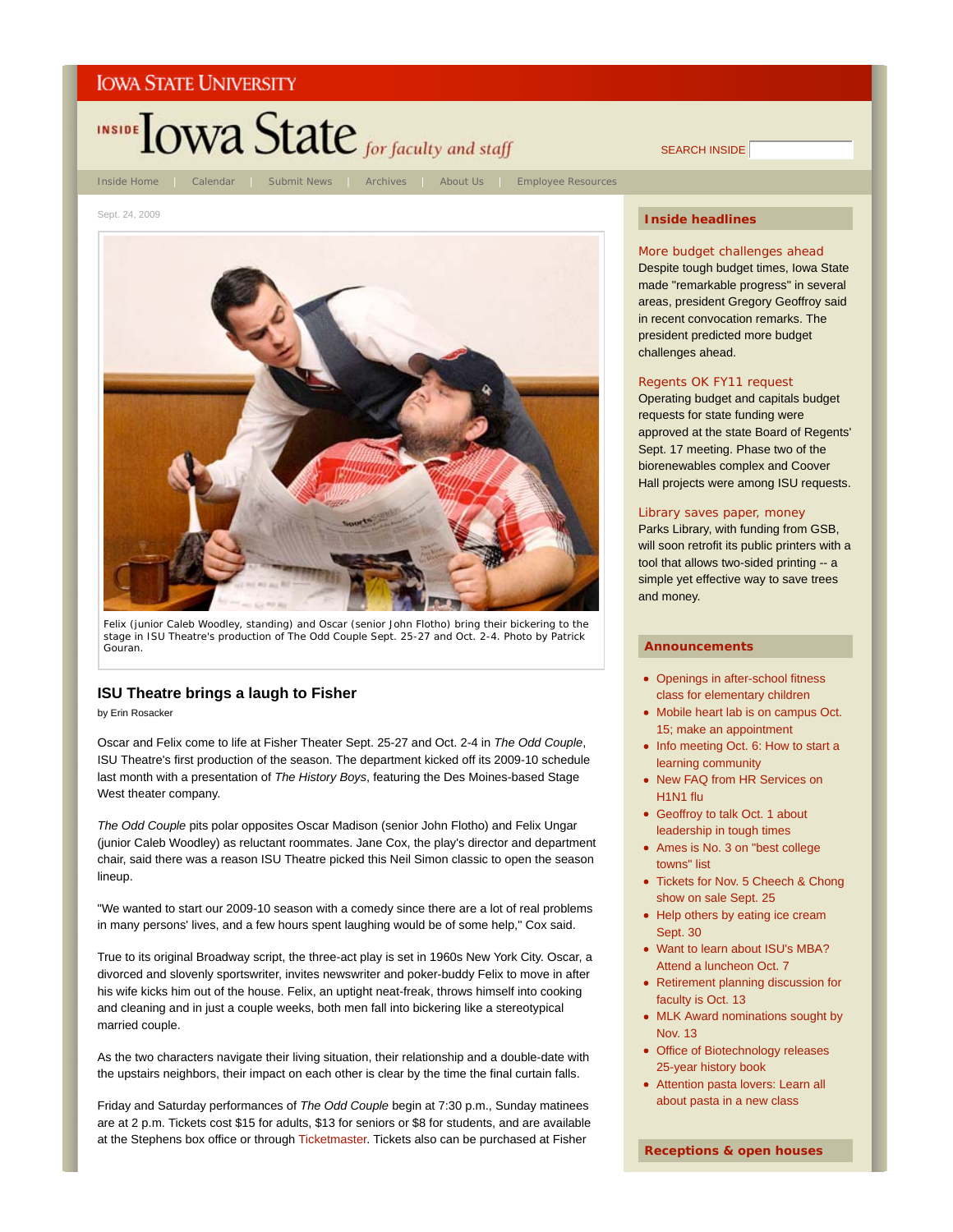Published by University Relations, i**nside@iastate.edu**, (515) 294-7958, Ames, Iowa 50011.<br>Copyright © 1995-2009, Iowa State University of Science and Technology. All rights reserved.

#### **Receptions**

- "Hot and Cool" exhibition, Sept. 25
- "Voices" exhibition, Sept. 30

### **Retirements**

- Walter Hyde, Sept. 25
- John Newton, Sept. 25
- Mike Bowman, Sept. 30

#### Open house

• The Workspace (Family Weekend), Sept. 26-27

# **Arts & events**



*The Odd Couple*

# ISU Theatre opens with a laugh

Neil Simon's classic, *The Odd Couple*, comes to Fisher Theater for two weekends of comedy.



Michael Franti & Spearhead

#### 'Say Hey'

Michael Franti and Spearhead play Stephens Auditorium Sept. 28. The current hit "Say Hey" is part of the tour promoting their latest album, *All Rebel Rockers*.

#### **Honors & awards**

Gerardo Sandoval

# **Around campus**

# An MFA first: Home nature preserve

ISU's Master of Fine Arts in creative writing and environment program is the nation's first to have its own nature preserve.

Eat less, play more